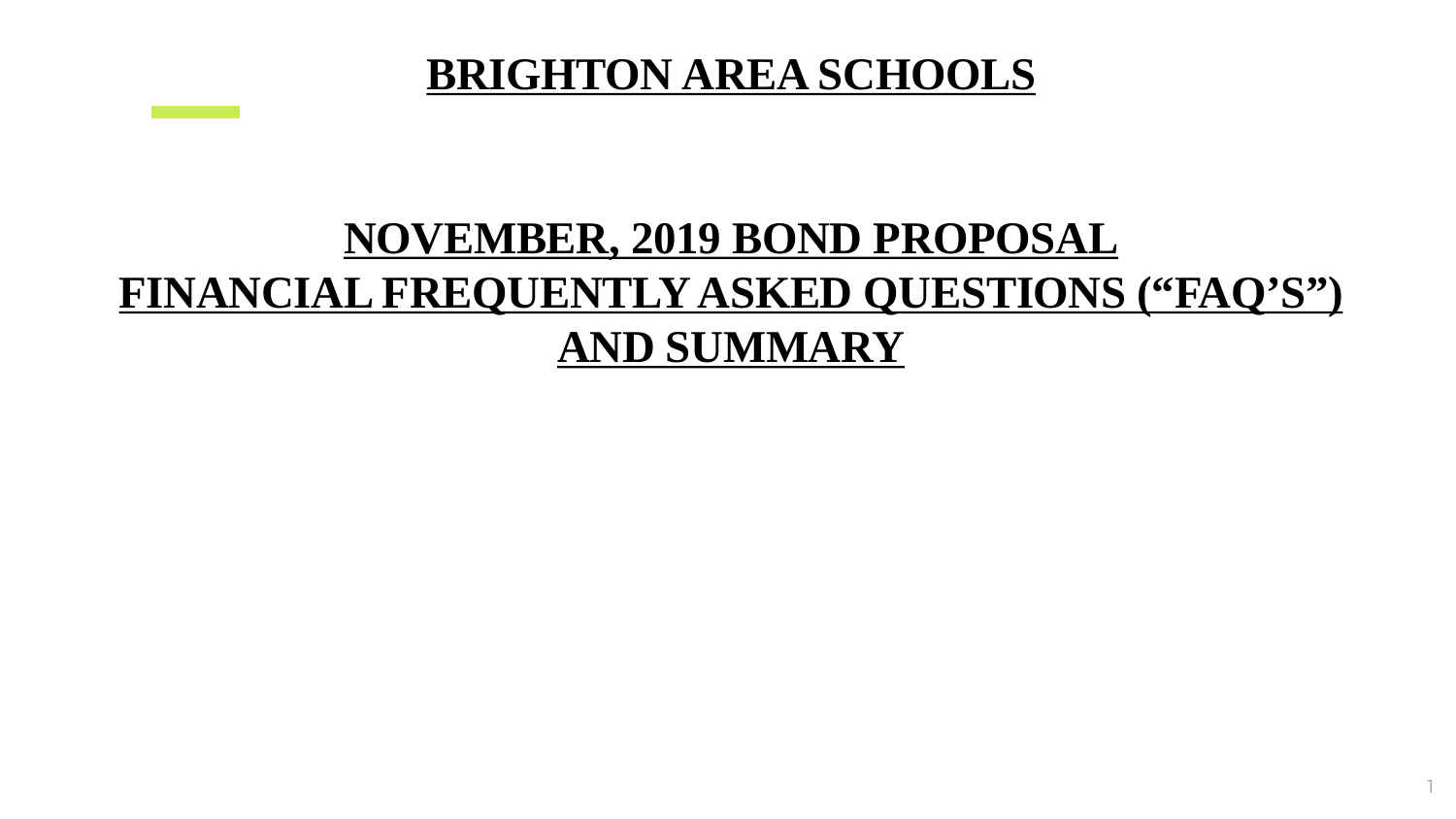### **SUMMARY OF CAPITAL IMPROVEMENT PLAN**

| <b>Bonds issue year</b>                                                                              |              |  |  |
|------------------------------------------------------------------------------------------------------|--------------|--|--|
|                                                                                                      |              |  |  |
| <b>Estimated uses of funds</b>                                                                       |              |  |  |
| <b>Construction deposit</b> [1]                                                                      | \$59,380,602 |  |  |
| Underwriter's discount allowance                                                                     | 593,750      |  |  |
| <b>Bond issuance/election costs</b>                                                                  | 242,147      |  |  |
| Less estimated interest income                                                                       | (841, 499)   |  |  |
|                                                                                                      |              |  |  |
| Totals                                                                                               | \$59,375,000 |  |  |
|                                                                                                      |              |  |  |
| $\left[1\right]$ Technology equipment has a five year useful life allowance from the time installed. |              |  |  |
| Buses have a six year useful life.                                                                   |              |  |  |

| <b>Bond millage rate difference</b>         |      |      |            |  |  |  |  |  |
|---------------------------------------------|------|------|------------|--|--|--|--|--|
|                                             | 2020 | 2019 | Difference |  |  |  |  |  |
|                                             |      |      |            |  |  |  |  |  |
| Total                                       | 7.19 | 7.19 |            |  |  |  |  |  |
|                                             |      |      |            |  |  |  |  |  |
| Annual difference - \$100,000 market value/ |      |      |            |  |  |  |  |  |
| \$50,000 taxable value property             |      |      | \$0.00     |  |  |  |  |  |
|                                             |      |      |            |  |  |  |  |  |
| Monthly difference                          |      |      | \$0.00     |  |  |  |  |  |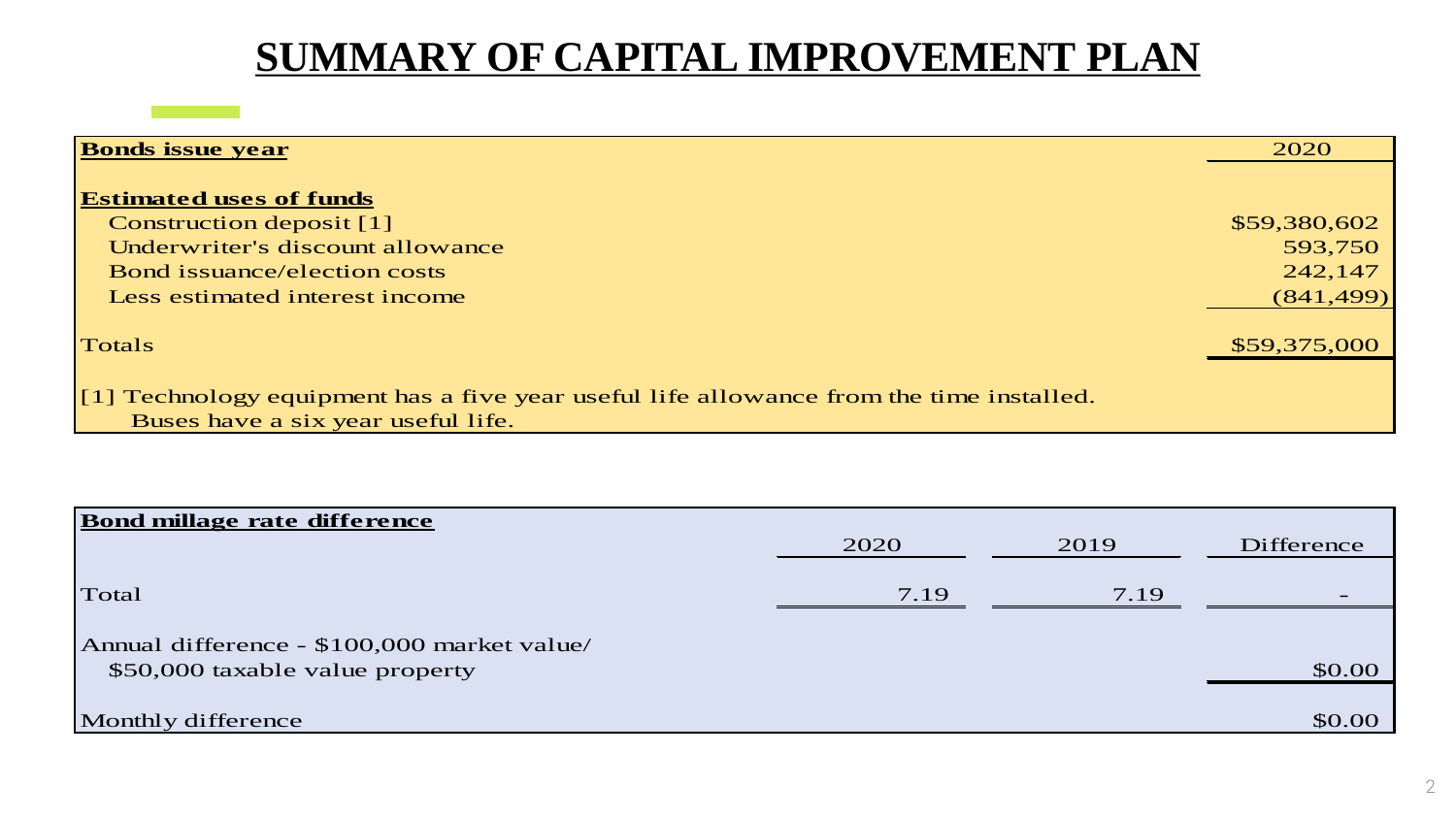#### **ESTIMATED BOND MILLAGE STUDY**

#### **(Assumes Taxable Value Growth of 2.50%)**

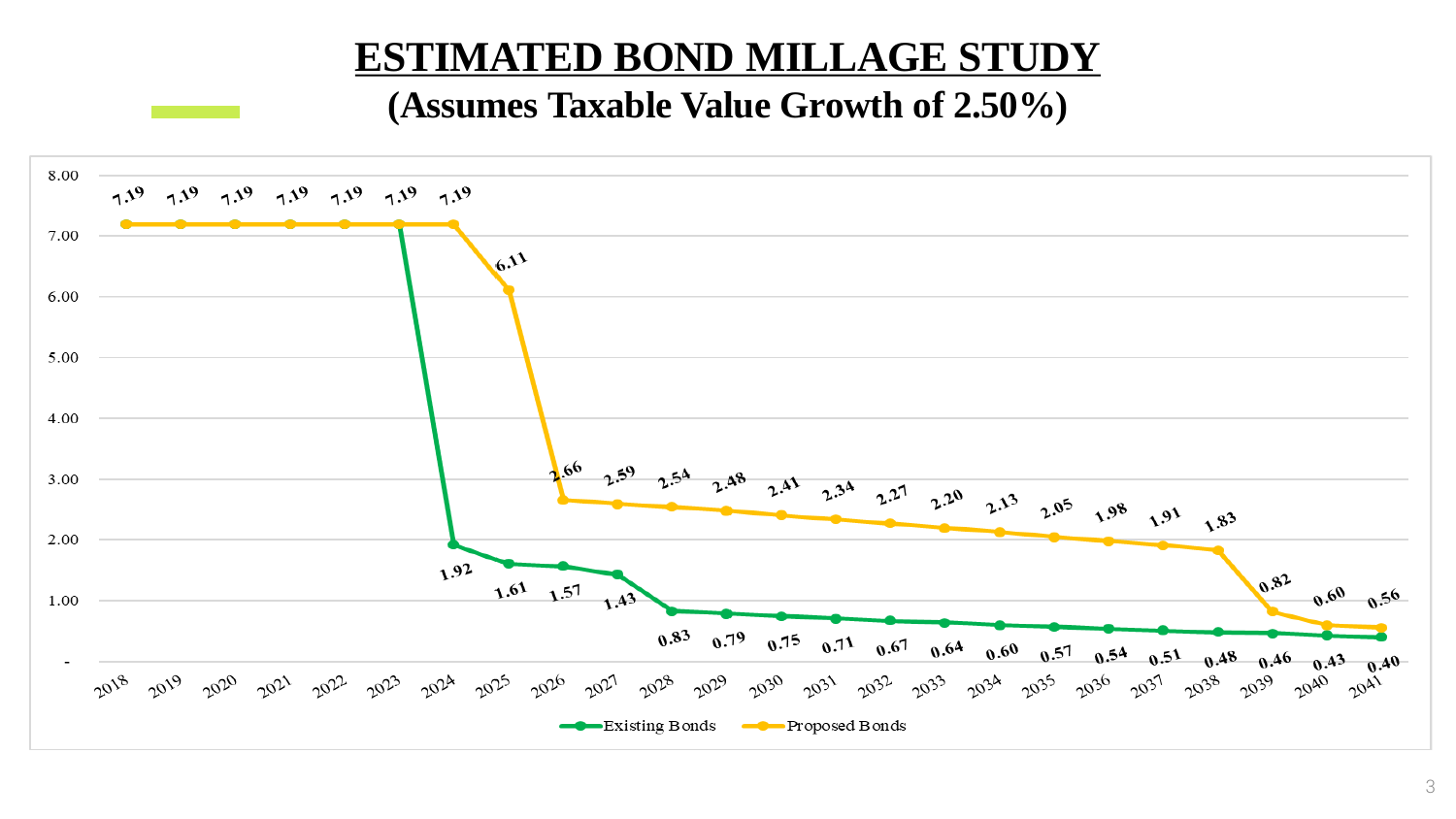### **ESTIMATED BOND PRINCIPAL BALANCE AND BOND MILLAGE RATE**

| <b>Estimated Bonds Principal Balance</b> |                |                                         |                       |                       |              |
|------------------------------------------|----------------|-----------------------------------------|-----------------------|-----------------------|--------------|
|                                          |                |                                         |                       |                       |              |
|                                          | Existing       | <b>Proposed Bonds Principal Balance</b> |                       | <b>Total Existing</b> | Estimated    |
|                                          | <b>Bonds</b>   |                                         | <b>Total Proposed</b> | and Proposed          | Total        |
| As of                                    | Principal      | 2020                                    | Principal             | Principal             | <b>Bonds</b> |
| June 30th                                | <b>Balance</b> | <b>Bonds</b>                            | <b>Balance</b>        | <b>Balance</b>        | Millage      |
|                                          |                |                                         |                       |                       |              |
| 2019                                     | \$65,093,182   | \$0                                     | \$O                   | \$65,093,182          | 7.19         |
| 2020                                     | 49,285,000     | 59,375,000                              | 59,375,000            | 108,660,000           | 7.19         |
| 2021                                     | 46,110,000     | 59,375,000                              | 59,375,000            | 105,485,000           | 7.19         |
| 2022                                     | 42,935,000     | 57,675,000                              | 57,675,000            | 100,610,000           | 7.19         |
| 2023                                     | 39,735,000     | 55,800,000                              | 55,800,000            | 95,535,000            | 7.19         |
| 2024                                     | 36,535,000     | 53,945,000                              | 53,945,000            | 90,480,000            | 7.19         |
| 2025                                     | 33,335,000     | 51,945,000                              | 51,945,000            | 85,280,000            | 6.11         |
| 2026                                     | 29,990,000     | 50,335,000                              | 50,335,000            | 80,325,000            | 2.66         |
| 2027                                     | 26,495,000     | 49,335,000                              | 49,335,000            | 75,830,000            | 2.59         |
| 2028                                     | 23,175,000     | 47,985,000                              | 47,985,000            | 71,160,000            | 2.54         |
| 2029                                     | 21,525,000     | 44,790,000                              | 44,790,000            | 66,315,000            | 2.48         |
| 2030                                     | 19,875,000     | 41,410,000                              | 41,410,000            | 61,285,000            | 2.41         |
| 2031                                     | 18,225,000     | 37,845,000                              | 37,845,000            | 56,070,000            | 2.34         |
| 2032                                     | 16,575,000     | 34,095,000                              | 34,095,000            | 50,670,000            | 2.27         |
| 2033                                     | 14,925,000     | 30,160,000                              | 30,160,000            | 45,085,000            | 2.20         |
| 2034                                     | 13,275,000     | 26,040,000                              | 26,040,000            | 39,315,000            | 2.13         |
| 2035                                     | 11,625,000     | 21,735,000                              | 21,735,000            | 33,360,000            | 2.05         |
| 2036                                     | 9,975,000      | 17,245,000                              | 17,245,000            | 27,220,000            | 1.98         |
| 2037                                     | 8,325,000      | 12,570,000                              | 12,570,000            | 20,895,000            | 1.91         |
| 2038                                     | 6,675,000      | 7,710,000                               | 7,710,000             | 14,385,000            | 1.83         |
| 2039                                     | 5,025,000      | 2,665,000                               | 2,665,000             | 7,690,000             | 0.82         |
| 2040                                     | 3,350,000      | 1,305,000                               | 1,305,000             | 4,655,000             | 0.60         |
| 2041                                     | 1,675,000      | 650,000                                 | 650,000               | 2,325,000             | 0.56         |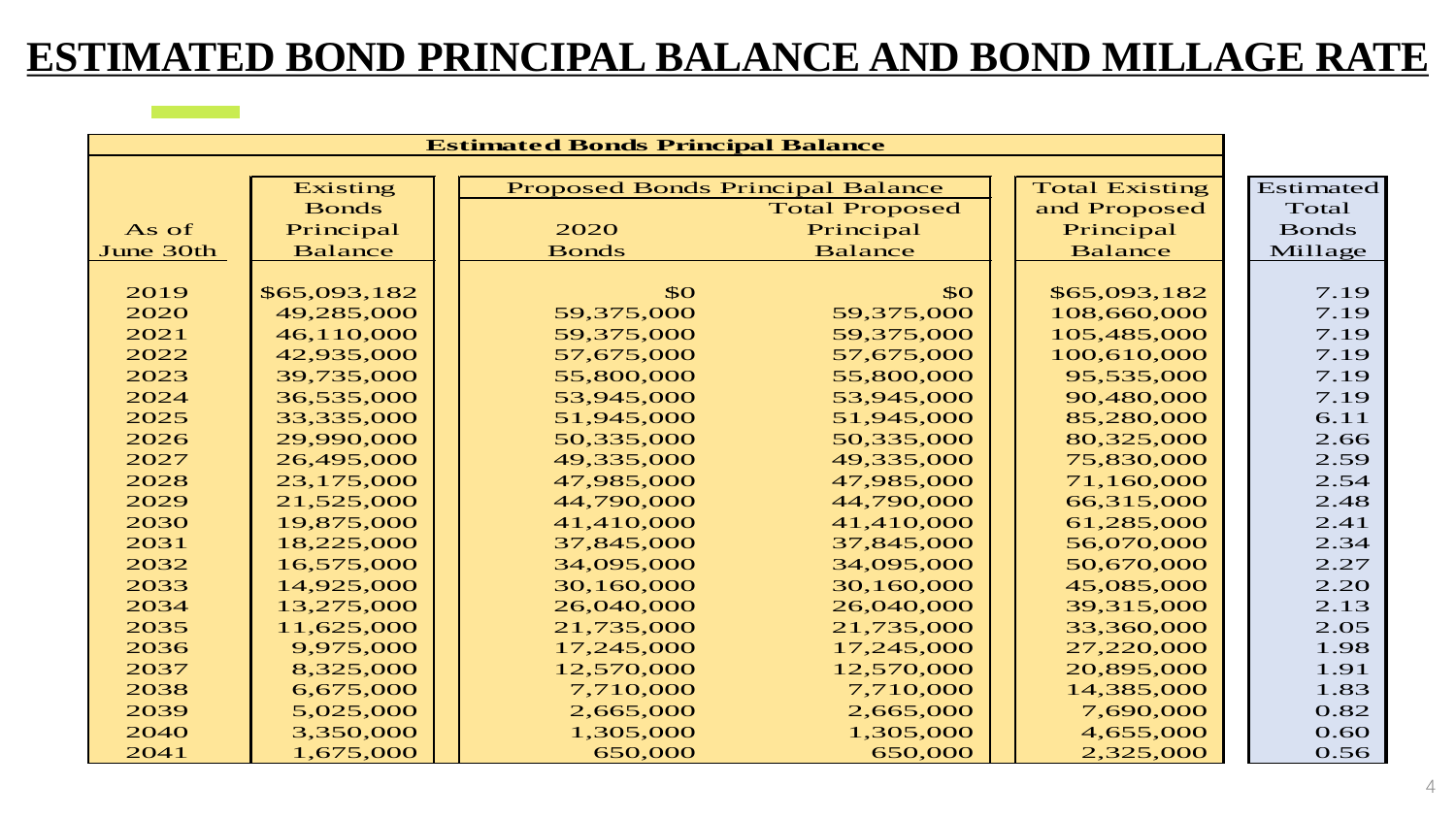# **BALLOT LANGUAGE FREQUENTLY ASKED QUESTIONS ("FAQ'S")**

- **Q. In the ballot language, the first paragraph states a not to exceed figure of \$59,375,000 of general obligation unlimited tax bonds, what does this mean?**
- A. With approval of this bond proposal, the maximum amount of bonds to be issued can be no greater than \$59,375,000.
- **Q. In the ballot language, it states that the estimated millage that will be levied in 2020 to pay the proposed bonds in the first year is 1.61 mills, what does this mean?**
- A. This means that the total estimated bond millage rate to be levied in the first year (2020) for this proposal is 1.61 mills.  $(1.61 \text{ mills new bonds} + 5.58 \text{ mills existing bonds} = 7.19 \text{ total estimated } 2020 \text{ millage rate})$

#### **Q. Is there an increase in the bond millage rate in this bond proposal?**

#### A. No.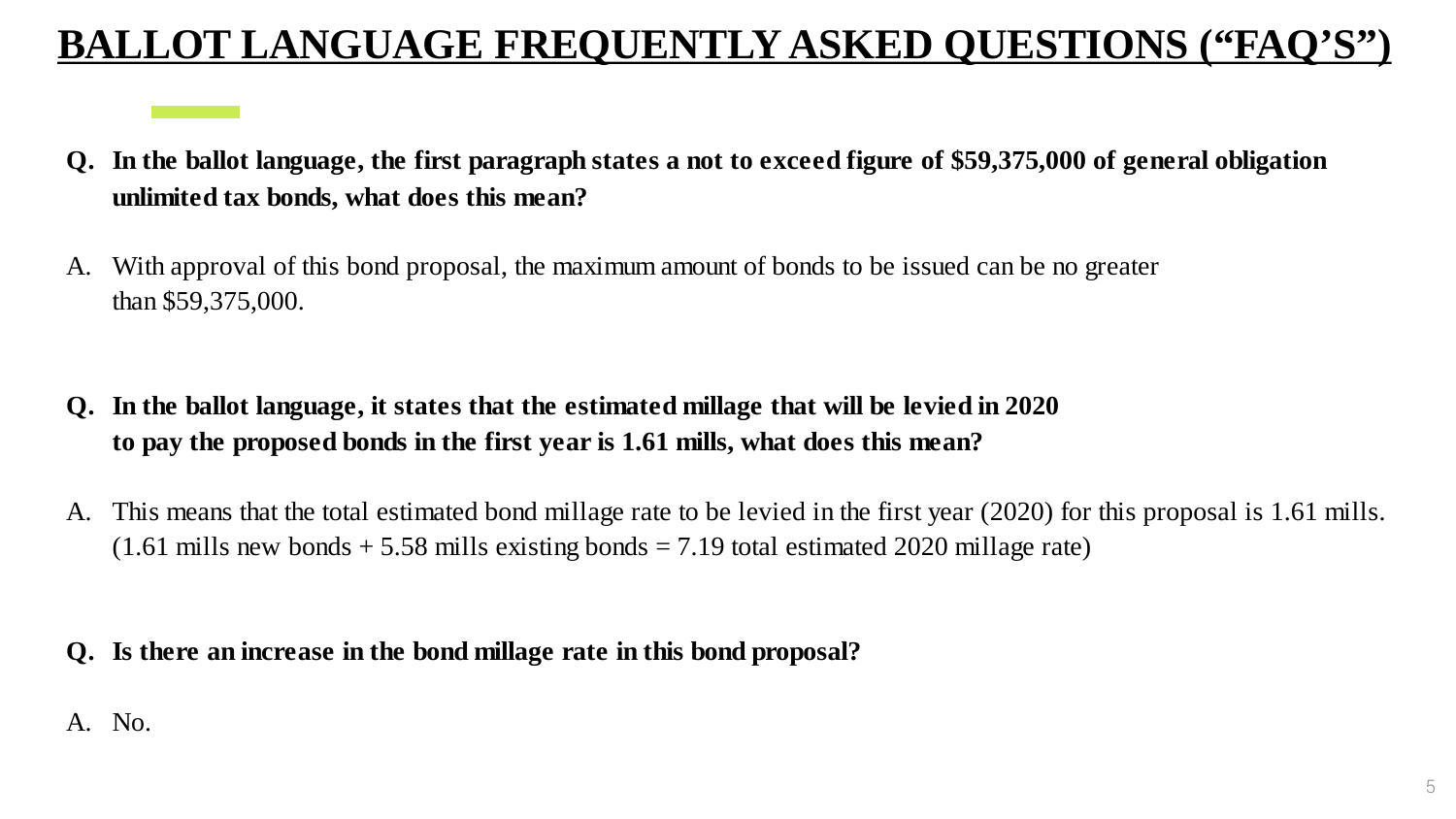## **BALLOT LANGUAGE FREQUENTLY ASKED QUESTIONS ("FAQ**

- **Q. In the ballot language it states that the maximum number of years any series of bonds may be outstanding, exclusive of refunding, is not more than 23 years, what does this mean?**
- A. Each bond series in the proposal must have a length of 23 years or shorter.
- **Q. In the ballot language it states that estimated simple average annual millage that will be required to retire each bond series is 1.32 mills annually, what does this mean?**
- A. This means that over the entire life of the bond proposal that the simple average annual bond millage rate is estimated to be 1.32 mills.
- **Q. In the ballot language it states that the school district does expect to borrow from the State to pay debt service on the bonds. It also says the estimated total principal amount of the borrowing is \$0 and estimated interest is \$2,628,302. What does this mean?**
- A. In order to achieve a lower targeted total bond millage rate of 7.19 mills, the school district is utilizing a State program known as the School Loan Revolving Fund ("SLRF"). The SLRF provides loans to school districts for voted bond issues reducing the amount property taxes needed to be collected from the community in order to fund the annual bond payments during the borrowing period. This paragraph provides the estimated amount of borrowing and interest associated with this bond proposal by participating in the SLRF.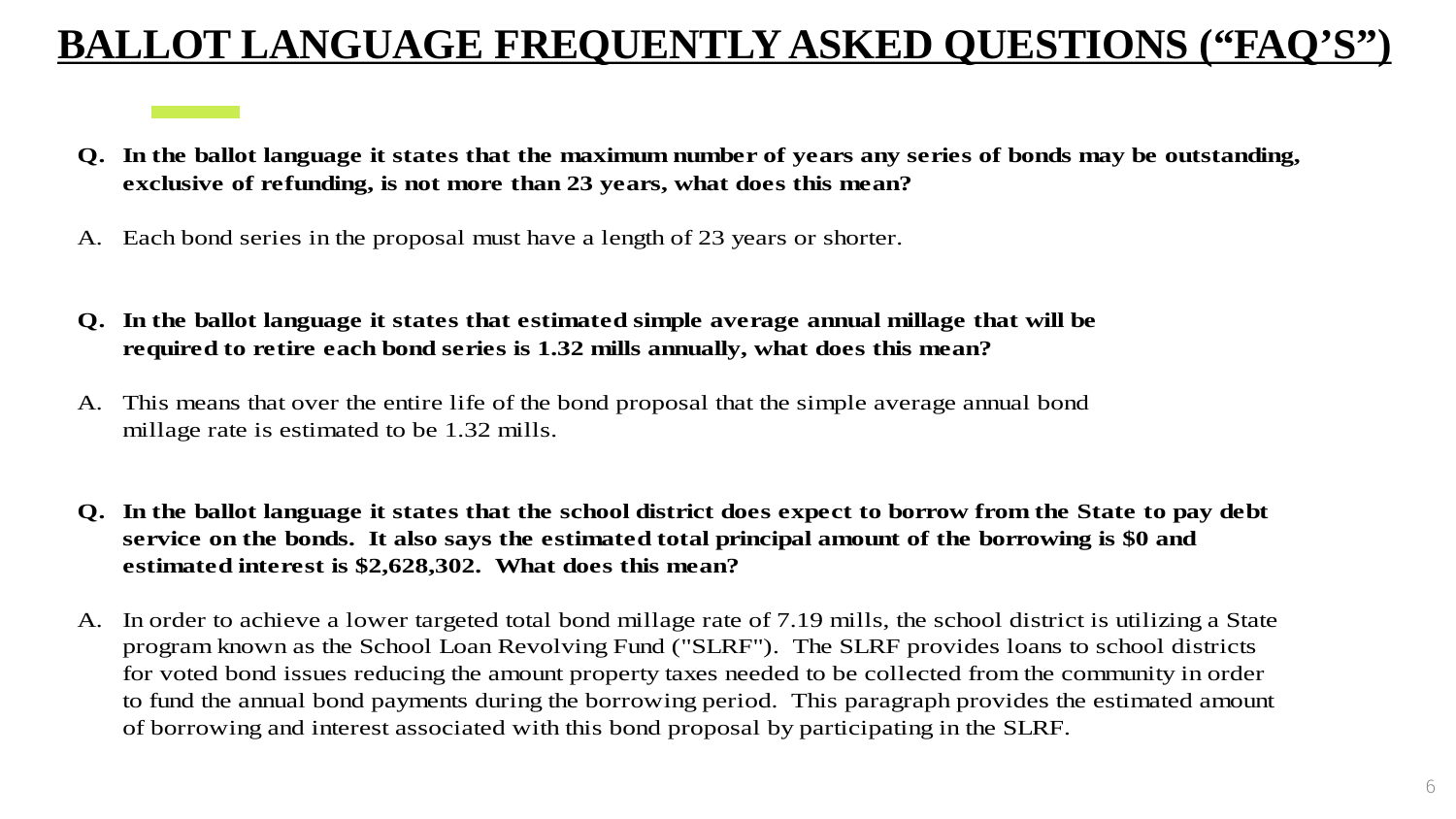## **BALLOT LANGUAGE FREQUENTLY ASKED QUESTIONS ("FAQ"**

- **Q. In the ballot it states that the estimated duration of the borrowing is 8 years and that the estimated computed millage rate for such levy is 7.19 mills. What does this mean?**
- A. This section means that it is estimated that the school district will participate in the SLRF for an 8 year duration and that the presently agreed upon participation bond millage rate is 7.19 mills.
- **Q. In the ballot language it states that the amount of qualified bonds currently outstanding is \$65,093,182 and that the total amount of qualified loans currently outstanding is \$35,052,466. What does this mean?**
- A. The Michigan School Bond Qualification and Loan Program ("SBQLP") is a state program that assists school districts with voted bond issues by providing a bond rating credit enhancement which assists in reducing borrowing costs. The term "qualified" in this case means that the school district has existing bonds outstanding that are qualified by the SBQLP. At the time of the election the principal amount of qualified bonds is \$65,093,182.

In order to achieve a lower targeted total bond millage rate of 7.19 mills, the school district has utilized a State program known as the School Loan Revolving Fund ("SLRF"). The SLRF provides loans to school districts for voted bond issues reducing the amount property taxes needed to be collected from the community in order to fund the annual bond payments during the borrowing period. In this case the term "qualified loans" is referring to the school district's present estimated principal and interest SLRF balance of \$35,052,466.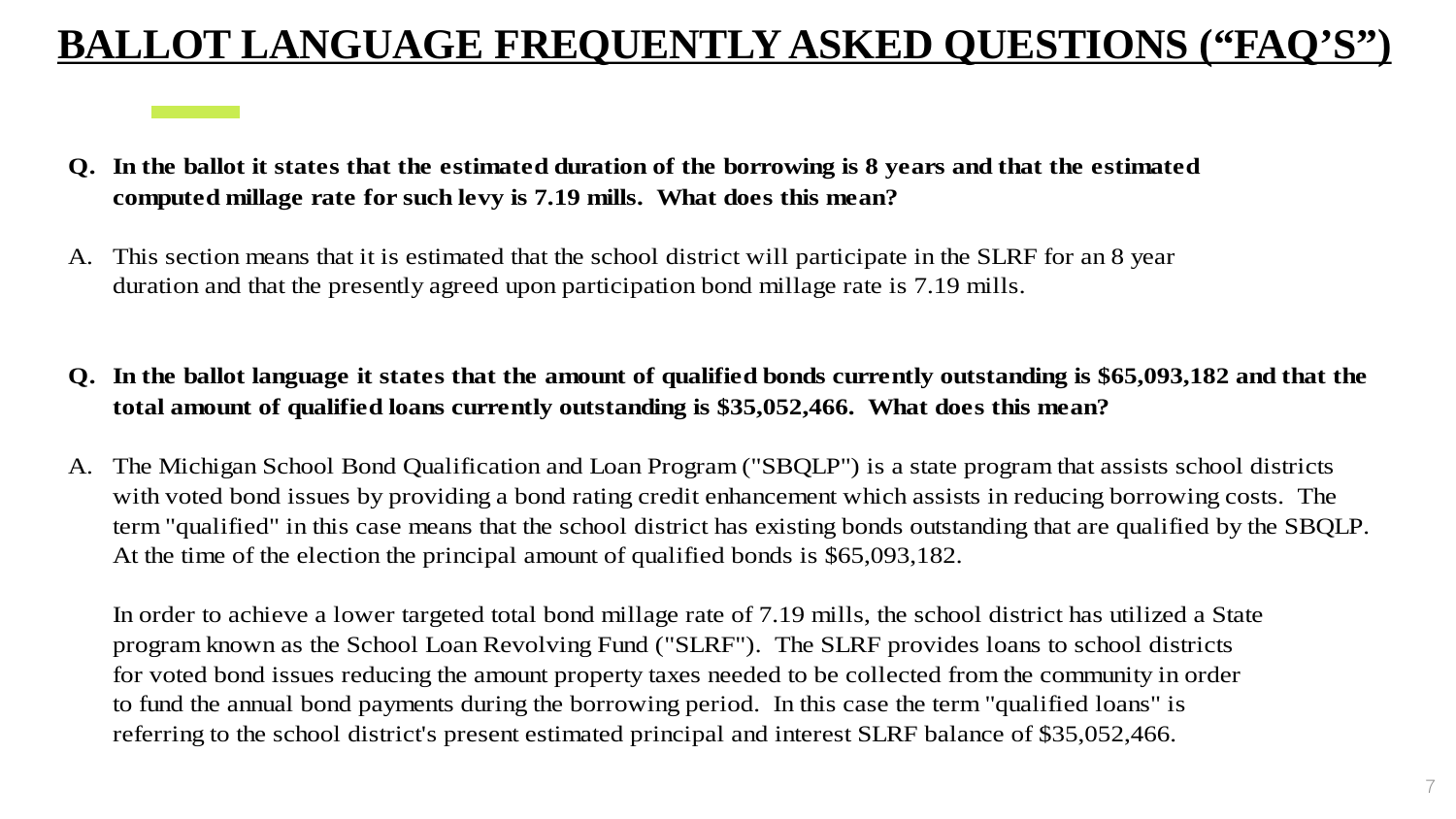# **OTHER FINANCIAL FREQUENTLY ASKED QUESTIONS ("FAQ'S")**

#### **Q. When will the millage for this proposal first be levied?**

A. On the December 1, 2020 property tax bill.

#### **Q. Are technology purchases going to be amortized over a 23 year period?**

A. No. Technology purchases are required to be amortized over a 5 year period beginning at the point of installation.

#### **Q. Is the bond millage rate expected to be the same for the next 23 years?**

A. No. The bond millage rate is estimated to remain at 7.19 mills through 2024, thereafter it is estimated to decline due to bond repayment and taxable value growth.